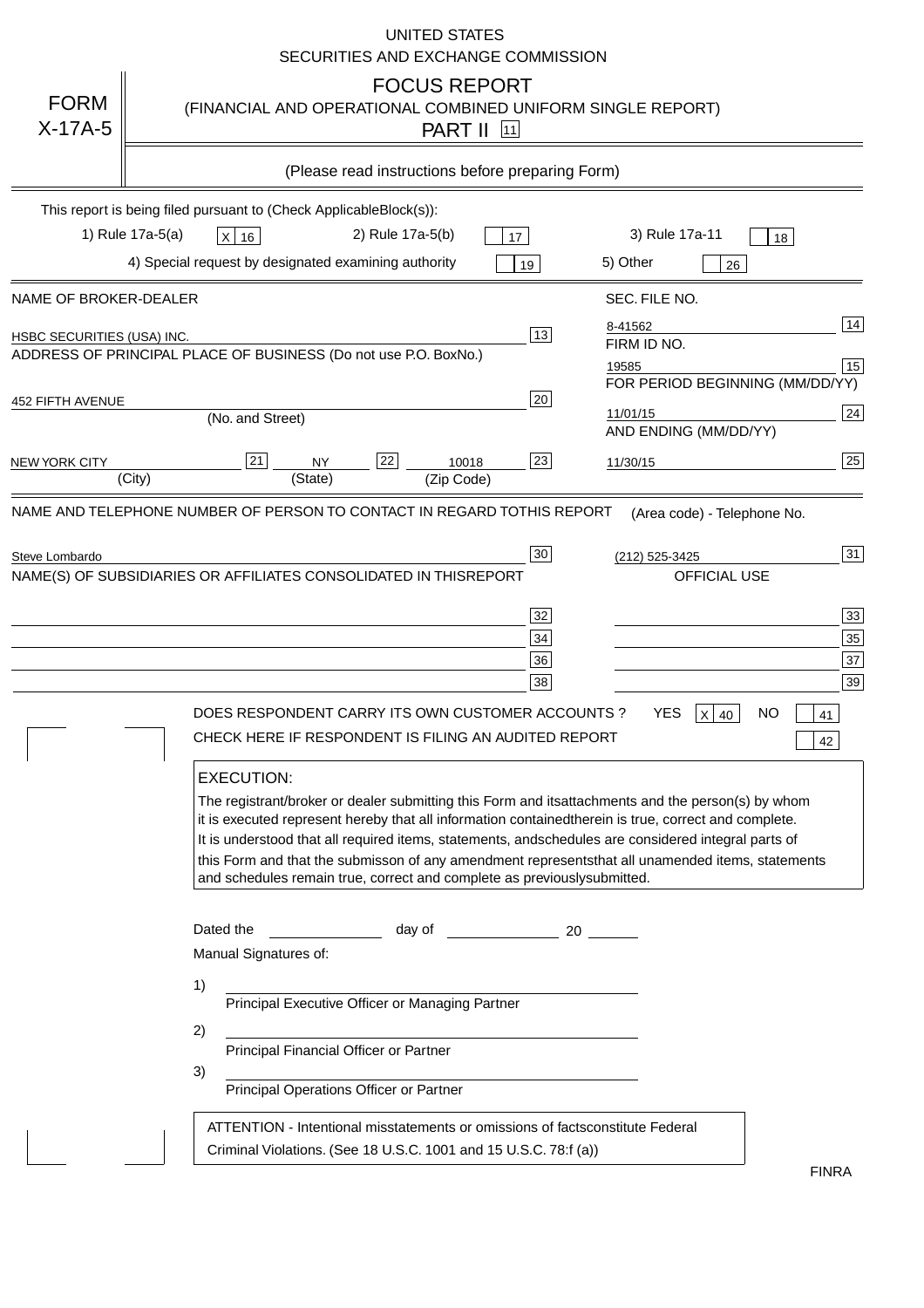BROKER OR DEALER

HSBC SECURITIES (USA) INC.

11/30/15

as of

## STATEMENT OF SEGREGATION REQUIREMENTS AND FUNDS IN SEGREGATION FOR CUSTOMERS TRADING ON U.S. COMMODITY EXCHANGES

| SEGREGATION REQUIREMENTS (Section 4d(2) of the CEAct)                                          |                   |                    |          |
|------------------------------------------------------------------------------------------------|-------------------|--------------------|----------|
| 1. Net ledger balance                                                                          |                   |                    |          |
| A. Cash                                                                                        | \$                | (270,669,399) 7010 |          |
| B. Securities (at market)                                                                      |                   | 1,040,106,817 7020 |          |
| 2. Net unrealized profit (loss) in open futures contracts<br>traded on a contract market       |                   | 528,229,018 7030   |          |
| 3. Exchange traded options                                                                     |                   |                    |          |
| A. Add market value of open option contracts purchased on a<br>contract market                 |                   | 150,777,601 7032   |          |
| B. Deduct market value of open option contracts granted (sold)<br>on a contract market         |                   | 62,669,139) 7033   |          |
| 4. Net equity (deficit) (add lines 1, 2, and 3)                                                |                   | 1,385,774,898 7040 |          |
| 5. Accounts liquidating to a deficit and accounts with debit<br>balances                       |                   |                    |          |
| - gross amount                                                                                 | 1,480,157<br>7045 |                    |          |
|                                                                                                |                   |                    |          |
| Less: amount offset by customer owned securities                                               | 1,480,157) 7047   |                    | ∩ 7050   |
| 6. Amount required to be segregated (add lines 4 and 5)                                        | \$                | 1,385,774,898      | 7060     |
|                                                                                                |                   |                    |          |
| FUNDS IN SEGREGATED ACCOUNTS                                                                   |                   |                    |          |
| 7. Deposited in segregated funds bank accounts                                                 |                   |                    |          |
| A. Cash                                                                                        |                   | 88,568,426 7070    |          |
| B. Securities representing investments of customers' funds<br>(at market)                      |                   | $\Omega$           | 7080     |
| C. Securities held for particular customers or option customers<br>in lieu of cash (at market) |                   | 269,945,134        | 7090     |
| 8. Margins on deposit with derivatives clearing organizations<br>of contract markets           |                   |                    |          |
| A. Cash                                                                                        | \$                | 26,909,502 7100    |          |
| B. Securities representing investments of customers' funds<br>(at market)                      |                   | 149,430,000 7110   |          |
| C. Securities held for particular customers or option customers<br>in lieu of cash (at market) |                   | 770,161,683 7120   |          |
| 9. Net settlement from (to) derivatives clearing organizations<br>of contract markets          |                   | 2,729,835 7130     |          |
| 10. Exchange traded options                                                                    |                   |                    |          |
| A. Value of open long option contracts                                                         |                   | 150,777,601        | 7132     |
| B. Value of open short option contracts                                                        |                   | 62,669,139 7133    |          |
| 11. Net equities with other FCMs                                                               |                   |                    |          |
| A. Net liquidating equity                                                                      |                   | 105,419,458 7140   |          |
| B. Securities representing investments of customers' funds<br>(at market)                      |                   |                    | 7160     |
| C. Securities held for particular customers or option customers<br>in lieu of cash (at market) |                   |                    | 7170     |
| 12. Segregated funds on hand (describe:                                                        |                   |                    | $0$ 7150 |
| 13. Total amount in segregation (add lines 7 through 12)                                       |                   | 1,501,272,500 7180 |          |
| 14. Excess (deficiency) funds in segregation (subtract line 6 from line 13)                    | £                 | 115,497,602 7190   |          |
| 15. Management Target Amount for Excess funds in segregation                                   | \$                | 110,000,000 7194   |          |
| 16. Excess (deficiency) funds in segregation over (under) Management Target Amount Excess      | \$                | 5,497,602 7198     |          |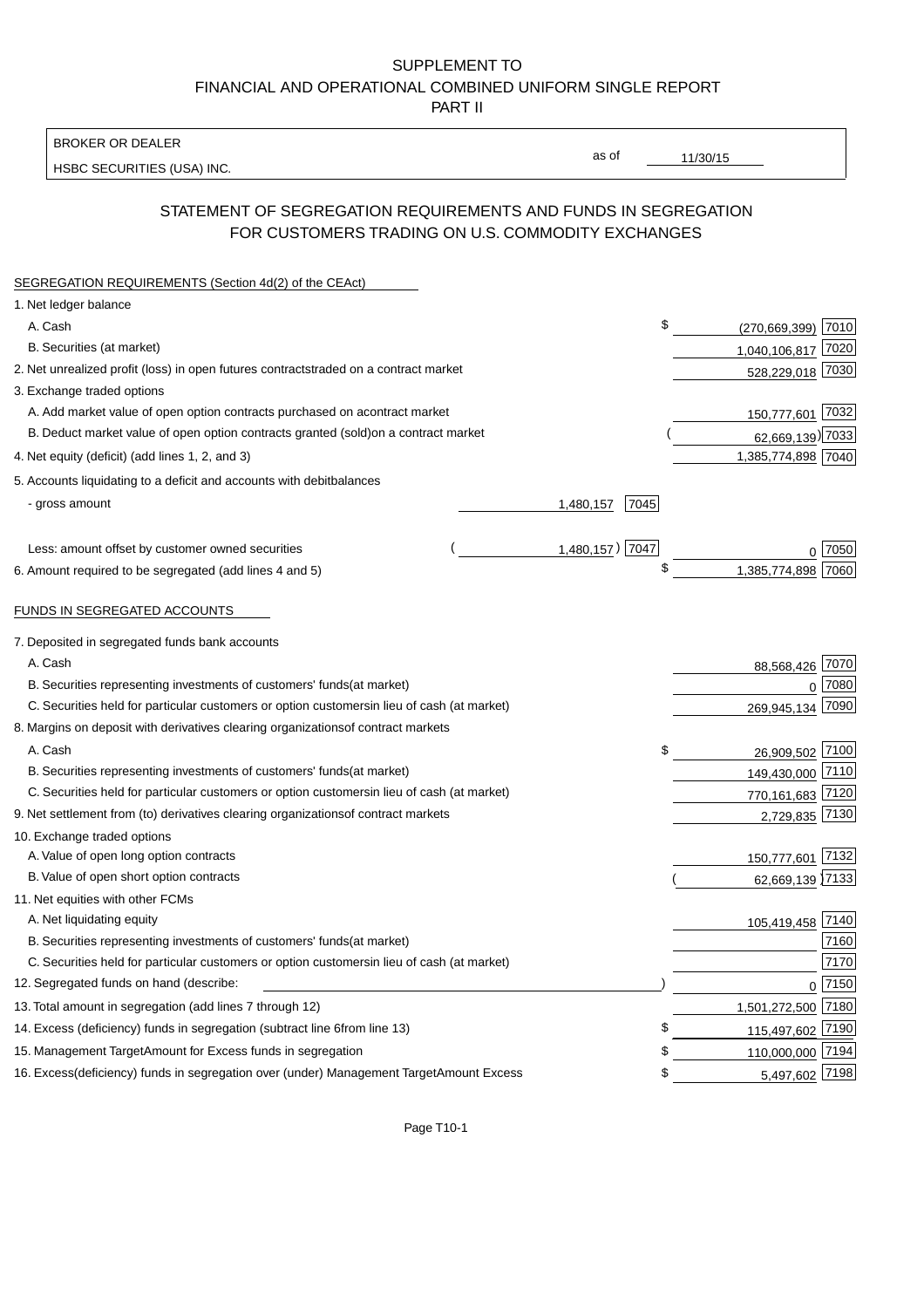PART II

 $\overline{\phantom{0}}$ 

| <b>BROKER OR DEALER</b> |                                                                                                          | as of |                  |                  |
|-------------------------|----------------------------------------------------------------------------------------------------------|-------|------------------|------------------|
|                         | HSBC SECURITIES (USA) INC.                                                                               |       | 11/30/15         |                  |
|                         | STATEMENT OF SEGREGATION REQUIREMENTS AND FUNDS IN SEGREGATION<br>FOR CUSTOMERS' DEALER OPTIONS ACCOUNTS |       |                  |                  |
|                         | 1. Amount required to be segregated in accordance                                                        |       |                  |                  |
|                         | with Commission regulation 32.6                                                                          |       | \$               | 7200<br>0        |
|                         | 2. Funds in segregated accounts                                                                          |       |                  |                  |
|                         | A. Cash                                                                                                  | \$    | 7210<br>$\Omega$ |                  |
|                         | B. Securities (at market)                                                                                |       | $0$  7220        |                  |
|                         | C. Total                                                                                                 |       |                  | 7230<br>$\Omega$ |
|                         | 3. Excess (deficiency) funds in segregation                                                              |       |                  |                  |
|                         | (subtract line 2.C from line 1)                                                                          |       |                  | 0 7240           |
|                         |                                                                                                          |       |                  |                  |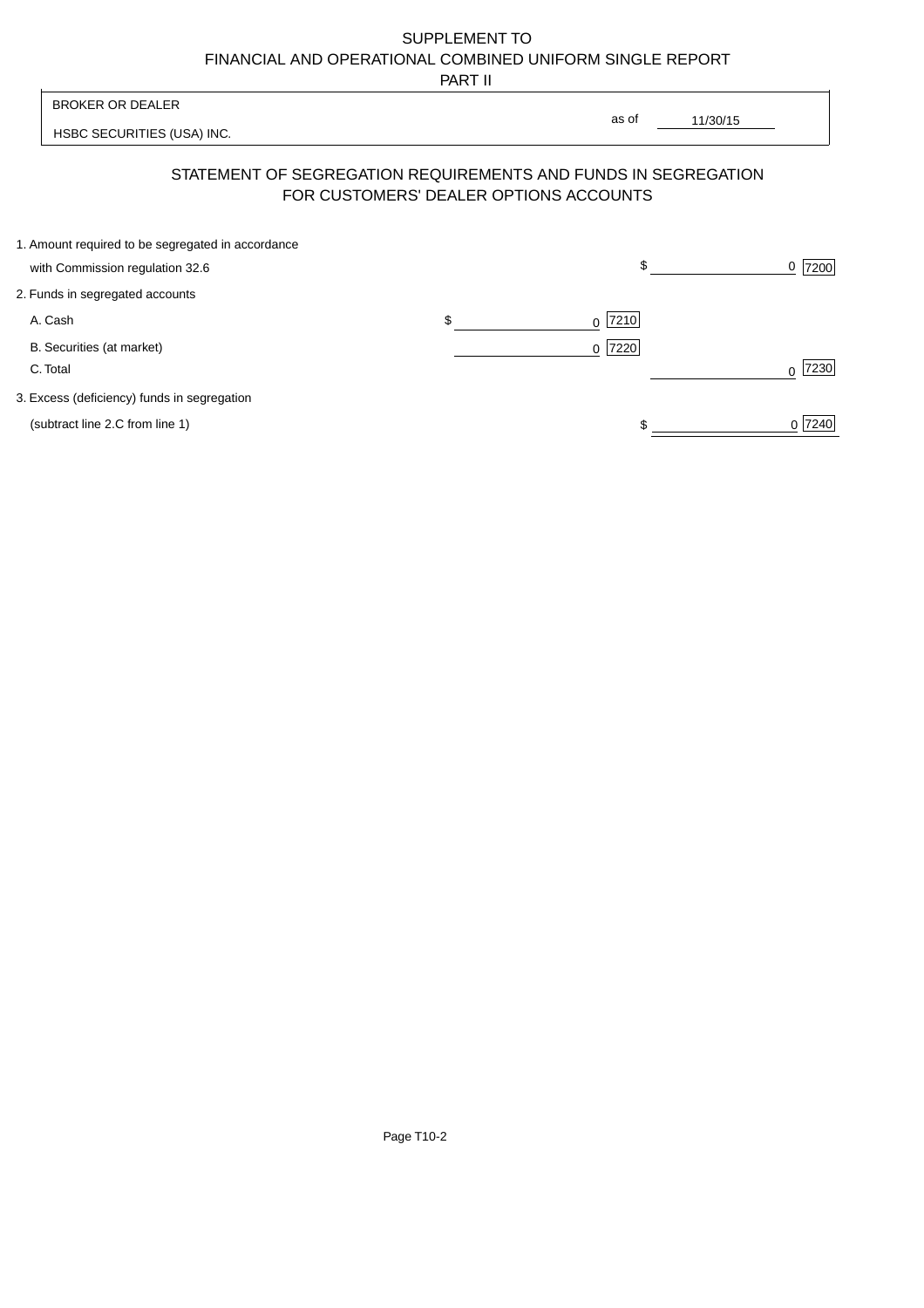PART II

HSBC SECURITIES (USA) INC. The state of the second second in the second second in the second second in the second second in the second second second in the second second second second second second second second second sec BROKER OR DEALER

as of

## STATEMENT OF SECURED AMOUNTS AND FUNDS HELD IN SEPARATE ACCOUNTS PURSUANT TO COMMISSION REGULATION 30.7

#### FOREIGN FUTURES AND FOREIGN OPTIONS SECURED AMOUNTS

| regulation of a foreign government<br>Amount required to be set aside pursuant to law, rule or<br>or a rule of a self-regulatory organization authorized<br>thereunder                       |                                        | \$                              | 7305         |
|----------------------------------------------------------------------------------------------------------------------------------------------------------------------------------------------|----------------------------------------|---------------------------------|--------------|
| 1. Net ledger balance - Foreign Futures and Foreign Option Trading - All Customers<br>A. Cash<br><b>B.</b> Securities<br>(at market)                                                         |                                        | \$<br>64,653,857<br>145,381,443 | 7315<br>7317 |
| unrealized profit (loss) in open futures contracts traded on a foreign<br>2. Net                                                                                                             | board of trade                         | (36, 712, 521)                  | 7325         |
| 3. Exchange traded options<br>A. Market value of open option contracts purchased on a foreign board of trade<br>B. Market value of open contracts granted (sold) on a foreign board of trade |                                        | $\Omega$                        | 7335<br>7337 |
| (add lines 1.2. and 3.)<br>4. Net equity (deficit)                                                                                                                                           |                                        | \$<br>173,322,779               | 7345         |
| 5. Accounts liquidating to<br>a deficit and accounts with<br>debit balances - gross<br>amount<br>Less: amount offset by<br>customer owned securities                                         | 7351<br>18,043,159<br>18,043,159) 7352 |                                 | 7354         |
| 6. Amount required to be set aside as the secured amount - Net Liquidating                                                                                                                   | Equity Method (add lines 4 and 5)      | \$<br>173,322,779               | 7355         |
| 7. Greater of amount required to be set aside pursuant to foreign jurisdiction (above) or line 6.                                                                                            |                                        | 173,322,779                     | 7360         |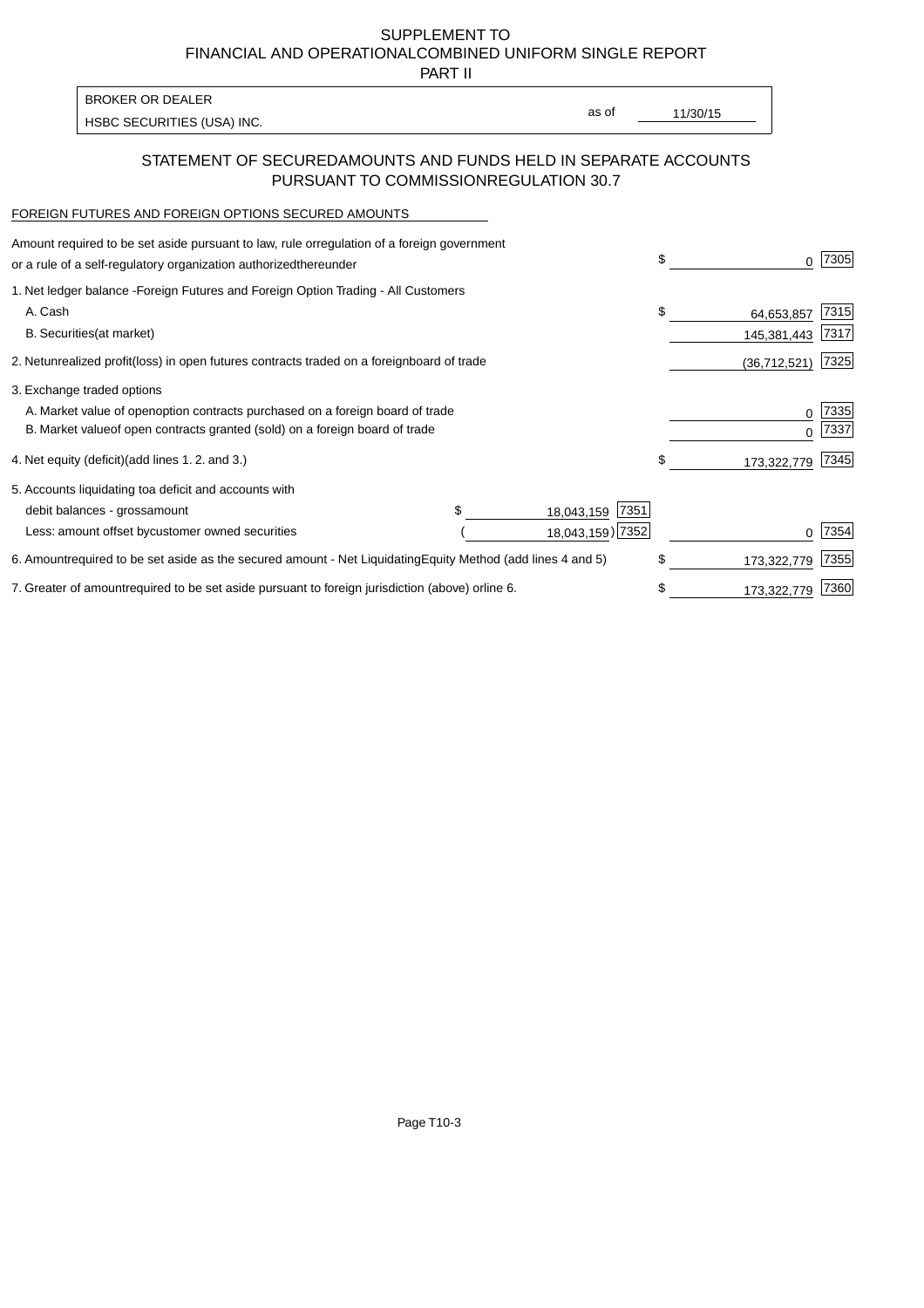PART II

| <b>BROKER OR DEALER</b>                                                                           |                        |                 |                  |
|---------------------------------------------------------------------------------------------------|------------------------|-----------------|------------------|
| HSBC SECURITIES (USA) INC.                                                                        | as of                  | 11/30/15        |                  |
|                                                                                                   |                        |                 |                  |
| STATEMENT OF SECURED AMOUNTS AND FUNDS HELD IN SEPARATE<br>PURSUANT TO COMMISSION REGULATION 30.7 |                        | <b>ACCOUNTS</b> |                  |
| FUNDS DEPOSITED IN SEPARATE REGULATION 30.7 ACCOUNTS                                              |                        |                 |                  |
| 1. Cash in banks                                                                                  |                        |                 |                  |
| A. Banks located in the United States                                                             | \$<br>14,951,316 7500  |                 |                  |
| B. Other banks qualified under Regulation 30.7                                                    |                        |                 |                  |
| 7510<br>Name(s):<br><b>HARRIS TRUST</b>                                                           | $0$ 7520 \$            |                 | 14,951,316 7530  |
| 2. Securities                                                                                     |                        |                 |                  |
| A. In safekeeping with banks located in the United States                                         | \$<br>97,059,723 7540  |                 |                  |
| 30.7<br>B. In safekeeping with other banks qualified under Regulation                             |                        |                 |                  |
| 7550<br>Name(s):<br><b>HARRIS TRUST</b>                                                           | $0$ 7560               |                 | 97,059,723 7570  |
| 3. Equities with registered futures commission merchants                                          |                        |                 |                  |
| A. Cash                                                                                           | \$<br>$0$ 7580         |                 |                  |
| <b>B.</b> Securities                                                                              | $0$ 7590               |                 |                  |
| C. Unrealized gain (loss) on open futures contracts                                               | $0$ 7600               |                 |                  |
| D. Value of long option contracts                                                                 | $0$ 7610               |                 |                  |
| E. Value of short option contracts                                                                | $0)$ 7615              |                 | 0 7620           |
| 4. Amounts held by clearing organizations of foreign boards of<br>trade                           |                        |                 |                  |
| 7630<br>Name(s):                                                                                  |                        |                 |                  |
| A. Cash                                                                                           | \$<br>7640             |                 |                  |
| <b>B.</b> Securities                                                                              | 7650                   |                 |                  |
| C. Amount due to (from) clearing organizations - daily<br>variation                               | 7660                   |                 |                  |
| D. Value of long option contracts                                                                 | 7670                   |                 |                  |
| E. Value of short option contracts                                                                | ) 7675                 |                 | 7680             |
| 5. Amounts held by members of foreign boards of trade<br>Name(s):<br>7690                         |                        |                 |                  |
| A. Cash                                                                                           | \$<br>109,980,573 7700 |                 |                  |
| <b>B.</b> Securities                                                                              | 48,321,721 7710        |                 |                  |
| C. Unrealized gain (loss) on open futures contracts                                               | $(36,712,521)$ 7720    |                 |                  |
| D. Value of long option contracts                                                                 | $0$ 7730               |                 |                  |
| E. Value of short option contracts                                                                | $_0$ ) 7735            |                 | 121,589,773 7740 |
| 6. Amounts with other depositories designated by a foreign<br>board of trade<br>7750<br>Name(s):  |                        |                 | 0 7760           |
| 7. Segregated funds on hand (describe:                                                            |                        |                 | 0 7765           |
| 8. Total funds in separate section 30.7 accounts                                                  |                        | \$              | 233,600,812 7770 |
| 9. Excess (deficiency) set Aside Funds for Secured Amount (subtract Line 7 Secured                |                        |                 |                  |
| Statement page T10-3 from Line 8)                                                                 |                        | \$              | 60,278,033 7380  |
| 10. Management Target Amount for Excess funds in separate section 30.7 accounts                   |                        | \$              | 10,000,000 7780  |
| 11. Excess (deficiency) funds in separate 30.7 accounts over (under) Management Target            |                        | \$              | 50,278,033 7785  |
|                                                                                                   |                        |                 |                  |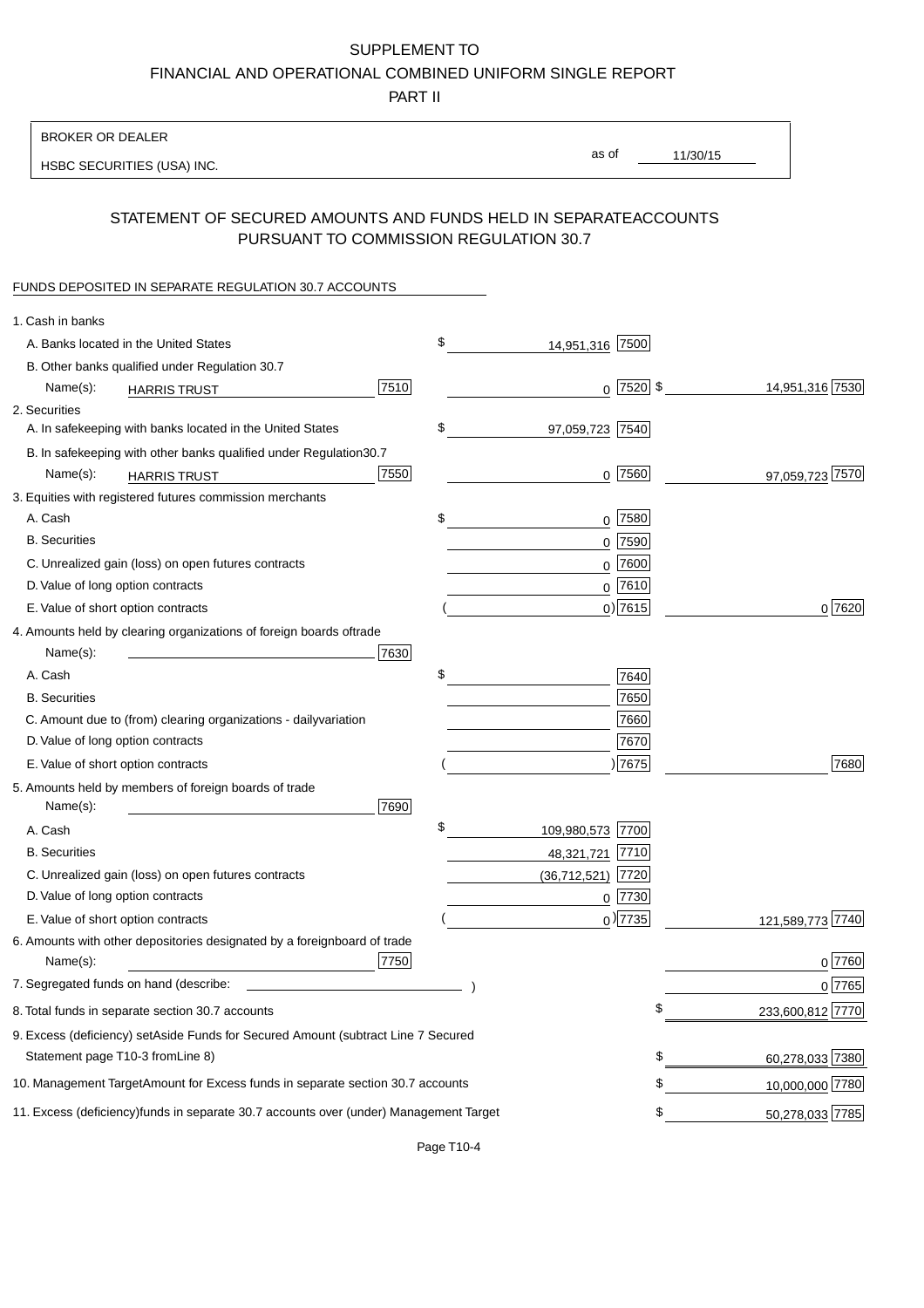PART II

HSBC SECURITIES (USA) INC. The state of the state of the state of the state of the state of the state of the state of the state of the state of the state of the state of the state of the state of the state of the state of BROKER OR DEALER

as of

### STATEMENT OF CLEARED SWAPS CUSTOMER SEGREGATION REQUIREMENTS AND FUNDS IN CLEARED SWAPS CUSTOMER ACCOUNTS UNDER 4D(F) OF THE CEA

| <b>Cleared Swaps Customer Requirements</b>                                                                  |    |                     |
|-------------------------------------------------------------------------------------------------------------|----|---------------------|
| 1. Net ledger balance                                                                                       |    |                     |
| A. Cash                                                                                                     | \$ | 8500<br>799,913,857 |
| B. Securities (at market)                                                                                   |    | 1,025,109,523 8510  |
| 2. Net unrealized profit (loss) in open cleared swaps                                                       |    | (788,462,340) 8520  |
| 3. Cleared swaps options                                                                                    |    |                     |
| A. Market value of open cleared swaps option contracts purchased                                            |    | 0   8530            |
| B. Market value of open cleared swaps option contracts granted (sold)                                       |    | $0)$ 8540           |
| 4. Net equity (deficit) (add lines 1, 2, and 3)                                                             | \$ | 1,036,561,040 8550  |
| 5. Accounts liquidating to a deficit and accounts with                                                      |    |                     |
| 8,172,606 8560<br>debit balances - gross<br>\$<br>amount                                                    |    |                     |
| 8,172,606) 8570<br>Less: amount offset by customer owned securities                                         |    | 0 8580              |
| 6. Amount required to be segregated for cleared swaps customers (add lines 4 and 5)                         | S  | 1,036,561,040 8590  |
| Funds in Cleared Swaps Customer Segregated Accounts                                                         |    |                     |
| 7. Deposited in cleared swaps customer segregated accounts at banks                                         |    |                     |
| A. Cash                                                                                                     | \$ | 8,394,450 8600      |
| B. Securities representing investments of cleared swaps customers' funds (at market)                        |    | $0^{8610}$          |
| C. Securities held for particular cleared swaps customers in lieu of cash (at market)                       |    | 8620<br>23,989,987  |
| 8. Margins on deposit with derivatives clearing organizations in cleared swaps customer segregated accounts |    |                     |
| A. Cash                                                                                                     |    | 238,453,078 8630    |
| representing investments of cleared swaps customers' funds (at market)<br><b>B.</b> Securities              |    | 8640<br>0           |
| held for particular cleared swaps customers in lieu of cash (at market)<br>C. Securities                    |    | 1,001,119,536 8650  |
| 9. Net settlement from (to) derivatives clearing organizations                                              |    | $(21,860,540)$ 8660 |
| 10. Cleared swaps options                                                                                   |    |                     |
| A. Value of open cleared swaps long option contracts                                                        |    | $0^{8670}$          |
| B. Value of open cleared swaps short option contracts                                                       |    | $0$ ) 8680          |
| 11. Net equities with other FCMs                                                                            |    |                     |
| A. Net liquidating equity                                                                                   |    | $0^{8690}$          |
| B. Securities representing investments of cleared swaps customers' funds (at market)                        |    | $0^{8700}$          |
| C. Securities held for particular cleared swaps customers in lieu of cash (at market)                       |    | 0 8710              |
| 12. Cleared swaps customer funds on hand (describe:                                                         |    | $0 \;  8715 $       |
| 13. Total amount in cleared swaps customer segregation (add lines 7 through 12)                             | S  | 1,250,096,511 8720  |
| 14. Excess (deficiency) funds in cleared swaps customer segregation (subtract line 6 from line 13)          |    | 213,535,471 8730    |
| 15. Management Target Amount for Excess funds in cleared swaps segregated accounts                          | \$ | 90,000,000 8760     |
| 16. Excess<br>(deficiency) funds in cleared swaps customer segregated accounts over                         |    |                     |
| <b>Management Target Excess</b><br>(under)                                                                  | \$ | 123,535,471 8770    |